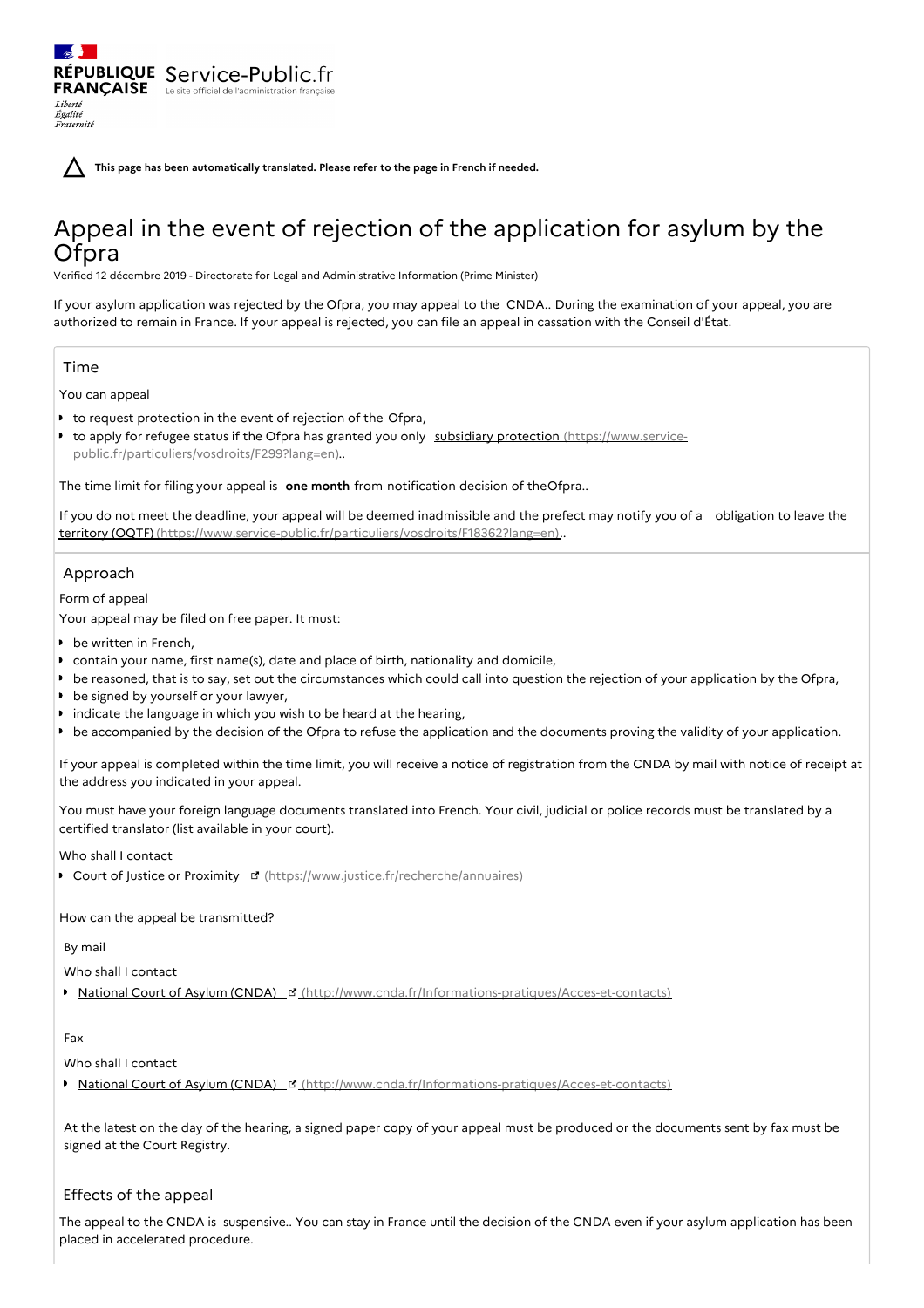The notice of registration of your appeal by the CNDA allows you to request the renewal of your certificate of asylum application.

However, you no longer have the right to stay in France (the certificate of asylum application may be refused, withdrawn or renewed refused) in the following cases:

- Ofpra has taken a decision to refuse or close your application
- You are subject to a final extradition decision
- Ofpra decides that a request for review is inadmissible or rejects the request for review after interview
- Ofpra has made a decision to reject you, because you come from a country considered as of safe origin (POS) or your presence in France constitutes a serious threat to public order
- Ofpra has taken a decision to reject or refuse your asylum application, as you are the subject of a expulsion order (https://www.service[public.fr/particuliers/vosdroits/F11891?lang=en\),](https://www.service-public.fr/particuliers/vosdroits/F11891?lang=en) a prohibition of French territory (ITF) (https://www.servicepublic.fr/particuliers/vosdroits/F2784?lang=en) or administrative prohibition of territory (IAT) (https://www.service[public.fr/particuliers/vosdroits/F13517?lang=en\)..](https://www.service-public.fr/particuliers/vosdroits/F13517?lang=en)

## Cost

Proceedings before the CNDA are free.

However, you may be required to pay the cost of translating your documents and the fees of a lawyer.

To meet these expenses, you can optionally benefit from legal aid [\(https://www.service-public.fr/particuliers/vosdroits/F18074?lang=en\)](https://www.service-public.fr/particuliers/vosdroits/F18074?lang=en), provided that the request is made within 15 days of notification of the decision of the Office.

Your application must be filed at the CNDA Legal Aid Office, at the latest within one month of receipt of your appeal.

# Treatment of appeal

Time

The CNDA must decide on your appeal within 5 months of your referral.

This period is reduced to 5 weeks if your asylum application has been placed in accelerated procedure or if your application is inadmissible.

If your case raises a new question of law presenting a serious and frequent difficulty, the CNDA can refer the matter to the Council of State for an opinion. Your case is suspended until this notice. You are informed and can submit your observations to the Council of State, which has 3 months to decide.

Once the review of your appeal has been completed, you are summoned to a hearing before the CNDA to explain orally. You are informed by mail with notice of receipt of the date of the hearing at least 30 days before that date. The hearing shall be public, except in certain cases, and may be held by video. You have the right to the assistance of a lawyer and an interpreter.

The Court may, however, decide by order (i.e. without a public hearing), if your appeal is manifestly inadmissible or does not contain any serious element. In the latter case, you have a right of access to your file before the eventual rejection of your appeal.

## Folder Inquiry

The request to consult the file shall be made by simple written request addressed to:

- **preferably by fax**
- or, failing that, by post with the reception department of the CNDA.

## Who shall I contact

National Court of Asylum (CNDA) E [\(http://www.cnda.fr/Informations-pratiques/Acces-et-contacts\)](http://www.cnda.fr/Informations-pratiques/Acces-et-contacts)

It is strongly recommended that you make your request for a file review at least 48 hours in advance, as a delay is necessary for processing your request.

The request to consult the file must mention:

- $\bullet$  the name of the applicant (applicant or Ofpra),
- **appeal number**
- the desired date of consultation.

#### Decision

The Court may annul the decision of the Ofpra and ask it to reconsider your application in the following 2 cases:

- Ofpra has not conducted an individual review of your application
- He has not granted you a personal interview (except in cases where he is authorized not to grant it to you).

The public reading of the court's decision or the posting to the CNDA or the notification in case of an order, is enough for the prefect, in case of rejection, to take a measure of expulsion (OQTF).

# Right to stay during appeal

You will receive the renewal of your certificate of asylum application, upon presentation to your prefecture: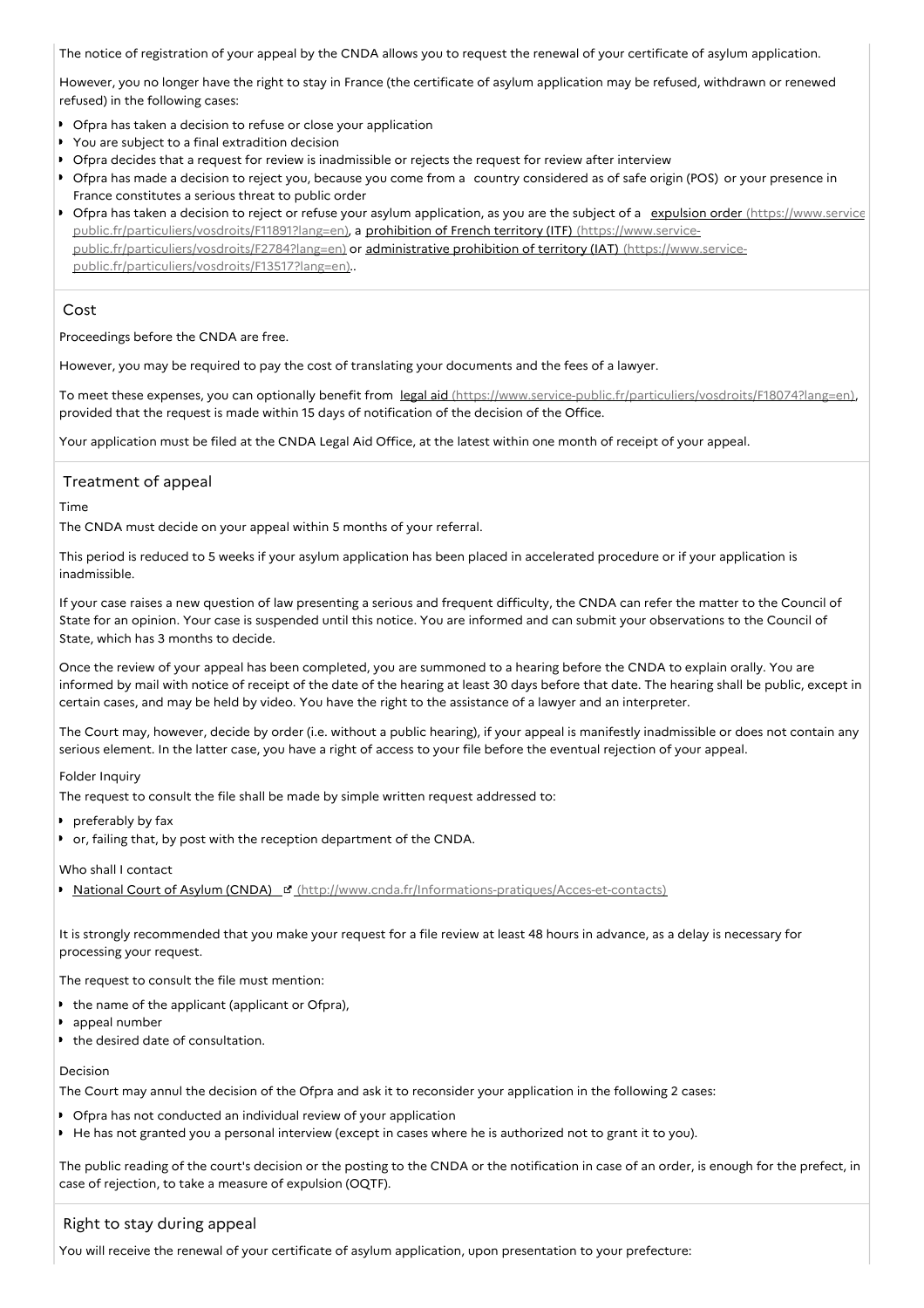- the acknowledgement of receipt or receipt of the registration of your appeal by the CNDA,
- from 2 photos [\(https://www.service-public.fr/particuliers/vosdroits/F10619?lang=en\)](https://www.service-public.fr/particuliers/vosdroits/F10619?lang=en),
- **and proof of residence.**

The proof of residence may be:

- a certificate of accommodation in reception centers for asylum seekers,
- or a rental contract drawn up on behalf of the applicant,
- or a certificate of accommodation with a third party,
- or the name of a registered association with which you are domiciled.

Your certificate is renewed until the notification of the decision of the CNDA.

Who shall I contact Specify your city or postcode The choice of a municipality in the suggestion list will automatically trigger an update of the content

Prefecture **d** [\(http://www.interieur.gouv.fr/Le-ministere/Prefectures\)](http://www.interieur.gouv.fr/Le-ministere/Prefectures)

### Court decision

The decision of the CNDA is read out in public hearing.

It must be reasoned and notified to you, by registered letter with acknowledgement of receipt, in a language you are supposed to understand.

Répondez aux questions successives et les réponses s'afficheront automatiquement

#### Agreement

In case of a favorable decision on your appeal, you are summoned to the prefecture to receive:

- one resident card [\(https://www.service-public.fr/particuliers/vosdroits/F2208?lang=en\)](https://www.service-public.fr/particuliers/vosdroits/F2208?lang=en) if you are recognized as a refugee,
- or temporary residence permit "private and family life" [\(https://www.service-public.fr/particuliers/vosdroits/F2209?lang=en\)](https://www.service-public.fr/particuliers/vosdroits/F2209?lang=en) if you are entitled to subsidiary protection.

Pending issuance of the card, you will receive a receipt of application for residence permit (https://www.service[public.fr/particuliers/vosdroits/F15763?lang=en\),](https://www.service-public.fr/particuliers/vosdroits/F15763?lang=en) which allows you to work.

#### Rejection

If your appeal is rejected, you can appeal to the Conseil d'État for cassation within 2 months of notification of the rejection of the **CNDA** 

Who shall I contact

**Council of State F** [\(http://www.conseil-etat.fr/Conseil-d-Etat/Contacts-Informations-pratiques\)](http://www.conseil-etat.fr/Conseil-d-Etat/Contacts-Informations-pratiques)

However, this appeal does not extend your right to stay. You will normally receive a refusal of stay, accompanied by a obligation to leave France [\(https://www.service-public.fr/particuliers/vosdroits/F18362?lang=en\)](https://www.service-public.fr/particuliers/vosdroits/F18362?lang=en) (unless you fulfill another legal condition to be admitted to stay).

You must be represented by a lawyer at the Council of State and the Court of Cassation. Your lawyer signs the appeal.

Lawyer at the Council of State or the Court of Cassation E' [\(http://www.ordre-avocats-cassation.fr/ordre/avocats\)](http://www.ordre-avocats-cassation.fr/ordre/avocats)

You may, under certain conditions, benefit from legal aid [\(https://www.service-public.fr/particuliers/vosdroits/F18074?lang=en\)](https://www.service-public.fr/particuliers/vosdroits/F18074?lang=en).. You must address your request to the Legal Aid Office at the Council of State.

The appeal may not contain, except in exceptional cases, grounds and evidence which have not been submitted to the Ofpra and the CNDA.

The Council of State only verifies that the decision of the CNDA has been legally taken.

Only certain legal issues are examined. This includes

- **questions of jurisdiction and procedure,**
- the sufficiency of the reasons for the decision of the CNDA
- or errors in the interpretation of the texts on asylum.

In the event of annulment of the decision of the CNDA, the Council of State usually refers the case to it, but can also decide to settle it definitively without sending it back.

If your appeal is rejected, you will be forced to leave France if such a decision has not yet been enforced.